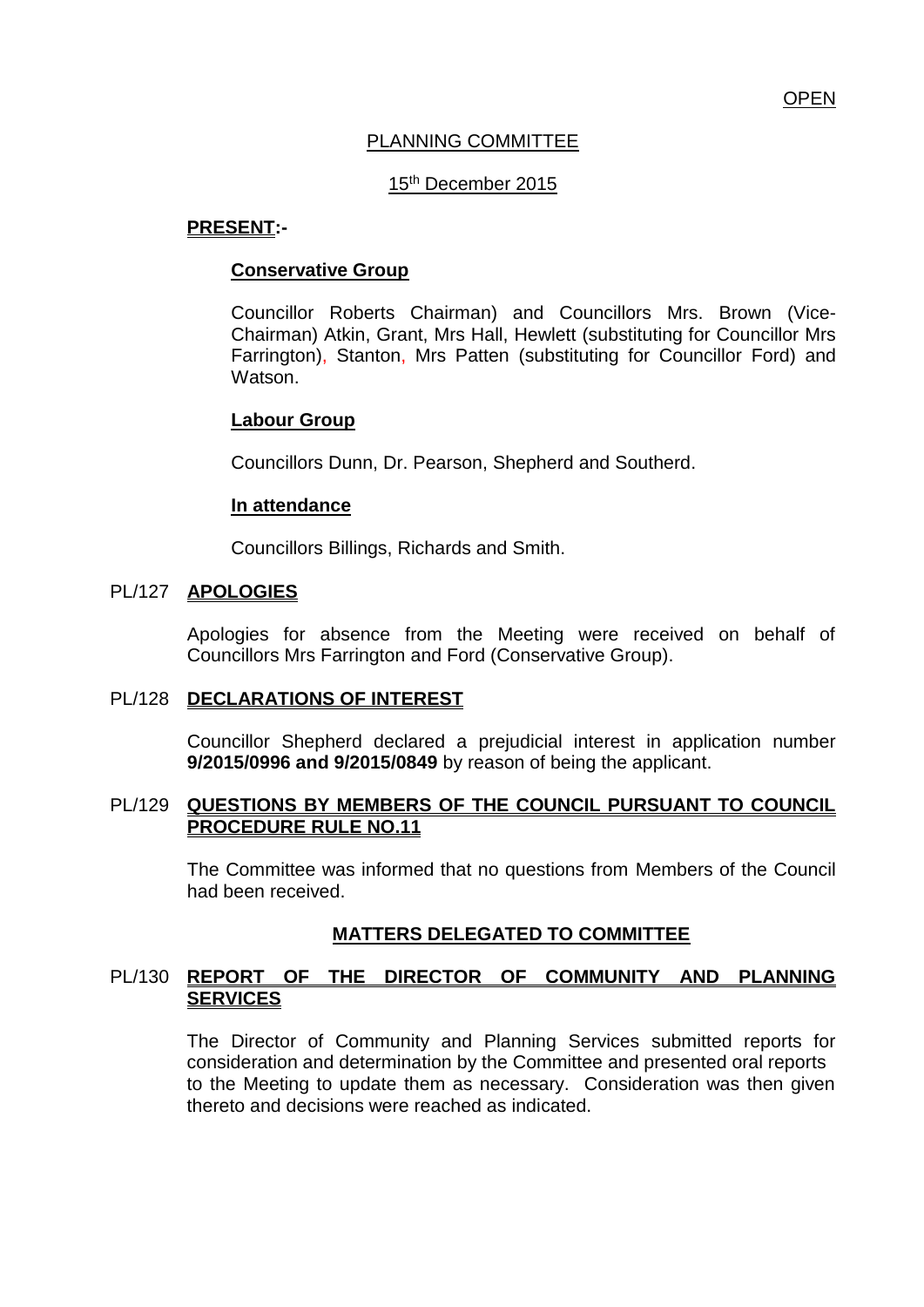# PL/131 **RETROSPECTIVE APPLICATION FOR THE CHANGE OF USE OF FARM BUILDINGS FROM AGRICULTURAL TO DOG BOARDING AND BREEDING KENNELS AND ASSOCIATED EXTERNAL ALTERATIONS TO BUILDINGS AT 11 DERBY ROAD, FOSTON, DERBY**

The Planning Services Manager highlighted that this retrospective application is a resubmission, which was refused in June 2015 by delegated powers, the applicant had now submitted a Noise Report and access details as accompaniments.

Mr Rob Watt (Objector) attended the Meeting and addressed Members on this application.

Mr Daniel Hill (applicant) attended the Meeting and addressed Members on this application.

Queries and comments relating to noise levels, the need for full insulation of buildings and the outdoor exercise area were noted and responded to.

# *RESOLVED:-*

*That planning permission be refused as per recommendation.*

# PL/132 **PROPOSED INSTALLATION OF PHOTO-VOLTAIC PANELS, INVERTERS AND TRANSFORMERS TO PRODUCE RENEWAL ELECTRICITY ON LAND AT SK1930 5342, SCROPTON ROAD, SCROPTON, DERBY**

It was reported that members of the Committee had visited the site earlier in the day.

Mr Anthony Creeth (Objector) attended the Meeting and addressed Members on this application.

Mr Simon Newell (Applicant) attended the Meeting and addressed Members on this application.

Councillor Billings addressed the Committee as local Ward Member for Hilton, expressing the concerns of local residents.

Queries and comments made by Councillors relating to the intrusion of privacy of the proposed CCTV alongside the footpath next to the site, the escalation of heavy traffic on Watery Lane, potential flood risks, and the increasing need and support for Sola Power were noted and responded to.

Councillors Mrs. Brown and Stanton abstained from voting on this matter.

# *RESOLVED:-*

*That planning permission be granted subject to additional conditions relating to better and more mature landscaping on the entire southern boundary, the colour of proposed buildings and fencing, and the*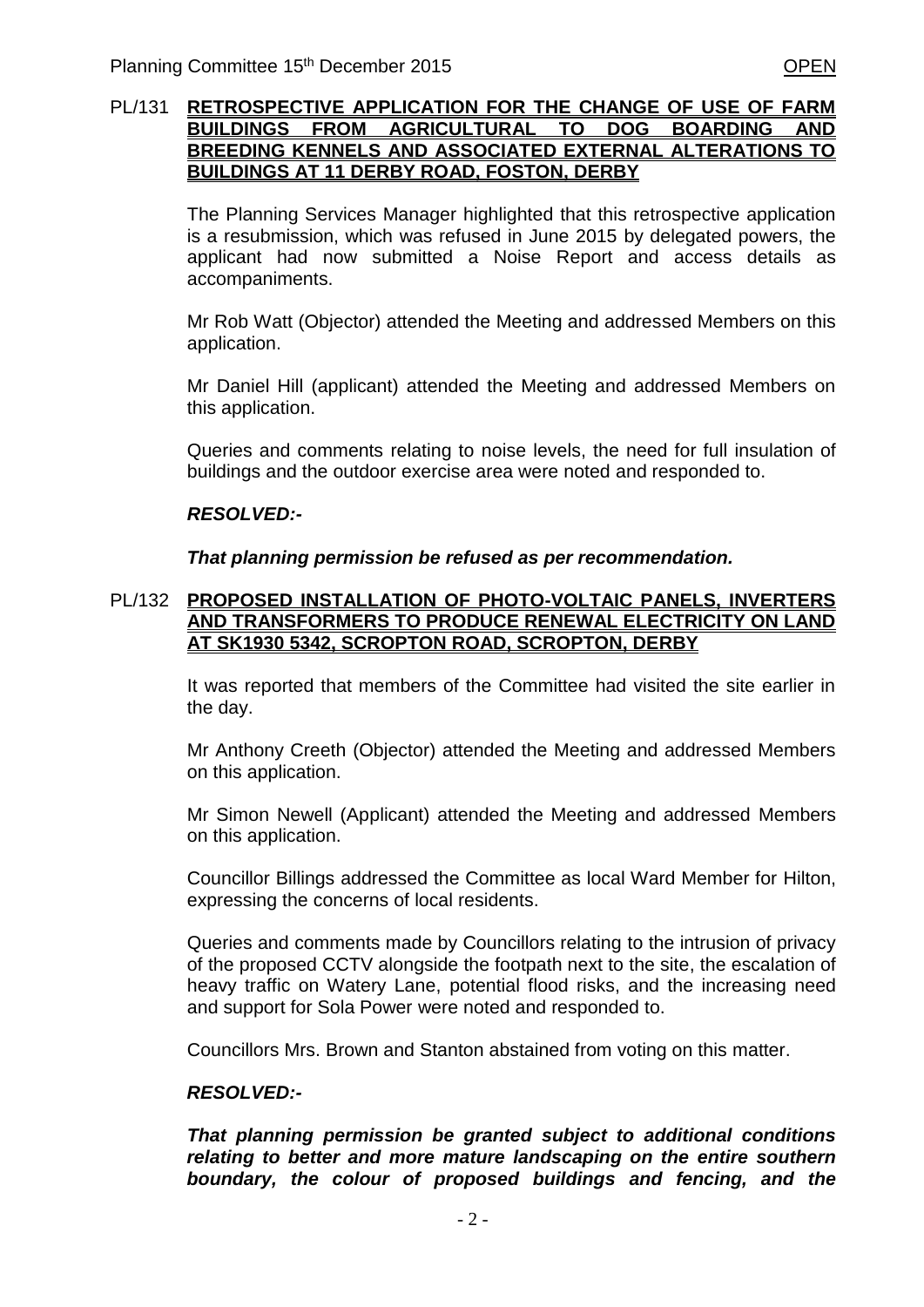*conditions set out in the report of the Director of Community & Planning Services.*

PL/133 **THE CONSTRUCTION OF 11HA SOLAR FARM TO INCLUDE INSTALLATION OF GROUND MOUNTED PHOTOVOLTAIC SOLAR ARRAYS WITH AN INSTALLED CAPACITY OF CIRCA 5MW TOGETHER WITH INVERTER/TRANSFORMER STATIONS, ACCESS, INTERNAL ACCESS TRACKS, LANDSCAPING, CABLE ROUTE CONNECTION TO GRIS, ANCILLARY INFRASTRUCTURE AND SECURITY MEASURES ON LAND AT SK3014 3568, SHORTHEATH, OVERSEAL, SWADLINCOTE**

> It was reported that members of the Committee had visited the site earlier in the day.

> Mr James Hartley(Applicant) attended the Meeting and addressed Members on this application.

# *RESOLVED:-*

# *That planning permission be granted subject to the conditions set out in the report of the Director of Community & Planning Services.*

Councillor Billings left the meeting at 7:20pm.

# PL/134 **ERECTION OF BALL STOP FENCING TO PERIMETER OF FOOTBALL PITCHES ON RECREATION GROUND AT CHESTNUT AVENUE, MIDWAY, SWADLINCOTE**

It was reported that members of the Committee had visited the site earlier in the day.

Councillor Pearson addressed the Committee as local Ward Member for Midway, expressing the concerns of local residents.

Queries and comments made by Councillors relating to the style of fencing proposed, the possibility of planting soft hedging alongside the fence on Claymar Drive to soften the potentially undesirable visual impact for residents, and drainage, was noted and responded to.

# *RESOLVED:-*

*That planning permission be deferred to investigate alternative treatments of the fencing.*

PL/135 **EXTENSION TO GYPSY CARAVAN SITE INCLUDING A CHANGE OF USE OF LAND AND ASSOCIATED ENGINEERING WORKS TO INCREASE THE OVERALL NUMBER OF CARAVANS TO 16 AT THE CONIFERS, PARK ROAD, OVERSEAL, SWADLINCOTE**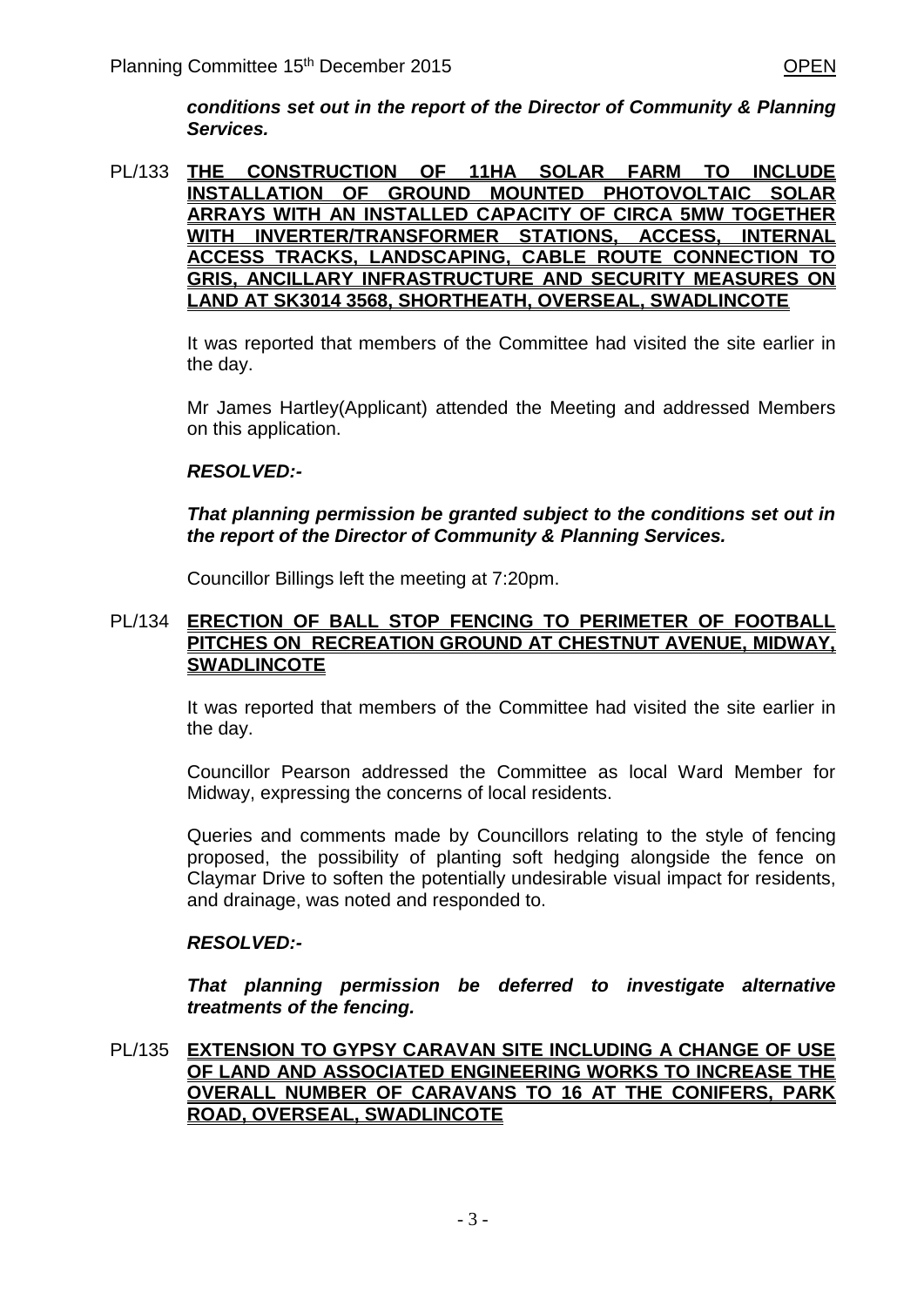The item was presented to Committee at the discretion of the Planning Services Manager who highlighted that this application was part of the 5-year rolling supply of Gypsy and Traveller sites.

Councillor Mrs. Hall addressed the Committee as local Ward Member for Seales, expressing her concerns about waterlogging at neighbouring properties, potential contamination of land and site being discordant with its surroundings.

Comments and queries relating to potential drainage issues, were noted and responded to.

#### *RESOLVED:-*

*That planning permission be granted subject to amendment to condition 10 to include implementation of approved scheme prior to occupation, and conditions set out in the report of the Director of Community & Planning Services.* 

# PL/136 **THE ERECTION OF A BUNGALOW AT THE CONIFERS, PARK ROAD, OVERSEAL, SWADLINCOTE**

The item was presented to Committee at the discretion of the Planning Services Manager.

Comments and queries relating to the same potential drainage issues as item 9/2015/0589 on the agenda, and the loss of pitches were noted and responded to.

#### *RESOLVED:-*

*That planning permission be granted subject to the amendment of condition 6 to include implementation of approved scheme prior to occupation, and conditions set out in the report of the Director of Community & Planning Services.*

#### PL/137 **THE ERECTION OF 1 DETACHED DWELLING AND ASSOCIATED WORKS AT 28 MAIN STREET, REPTON, DERBY**

#### *RESOLVED:-*

*That planning permission be granted subject to the conditions set out in the report of the Director of Community & Planning Services.* 

# PL/138 **THE RENDERING OF A SINGLE STOREY SIDE ELEMENT OF 41 LINTON ROAD, ROSLISTON, SWADLINCOTE**

# *RESOLVED:-*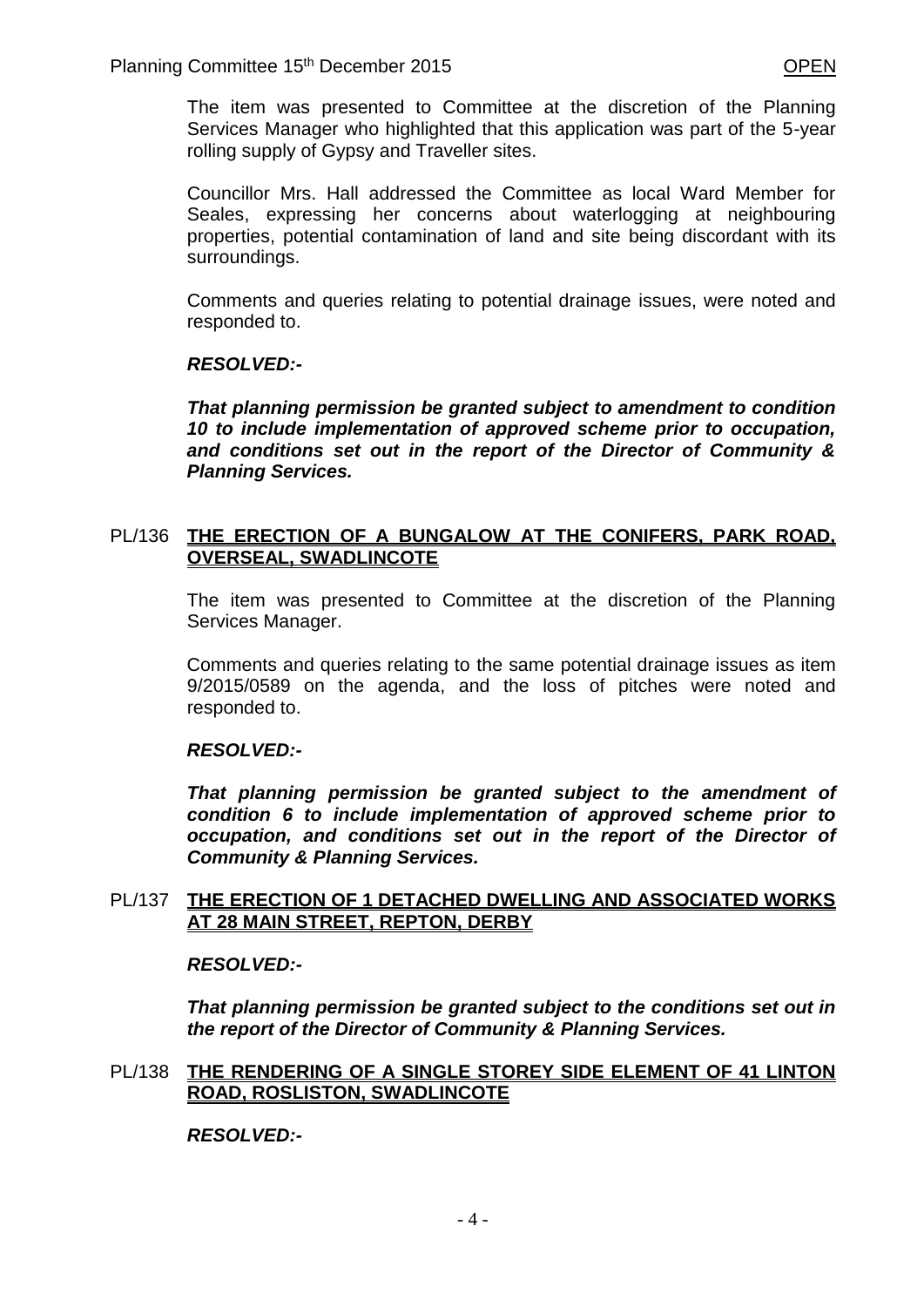*That planning permission be granted subject to the conditions set out in the report of the Director of Community & Planning Services.* 

# PL/139 **PROPOSED INSTALLATION OF PHOTO-VOLTAIC PANELS, INVERTERS AND TRANSFORMERS TO PRODUCE RENEWABLE ELECTRICITY LAND AT SK2821 3837, SUNNYSIDE, NEWHALL, SWADLINCOTE**

It was reported that members of the Committee had visited the site earlier in the day.

# *RESOLVED:-*

*That the Planning Committee refused permission for the reasons set out in the report of the Director of Community & Planning Services.*

#### PL/140 **THE CREATION OF A TEMPORARY VEHICULAR ACCESS TO PLOTS 476-499 ON LAND OFF STENSON ROAD, STENSON FIELDS, DERBY**

#### *RESOLVED:-*

- *1. That the Planning Committee accept the change to recommendation replacing the serving of a temporary stop notice with an enforcement notice by the Planning Service Manager, to reinstate the land, and add informative to remind applicant of its responsibility.*
- *2. That the Planning Committee refused permission for the reasons set out in the report of the Director of Community & Planning Services.*

#### PL/141 **THE ERECTION OF A DRY STONE WALL, INSTALLATION OF A NEW GATE IN SIDE BRICK WALL, LAYING OF NEW BLOCK PAVING TO DRIVEWAY AND THE ERECTION OF A DOMESTIC GREENHOUSE ON LAND TO THE SIDE OF THE FIRS, 11 HIGH STREET, TICKNALL, DERBY**

#### *RESOLVED:-*

That planning permission be granted subject to the conditions set out in the report of the Director of Community & Planning Services.

Councillor Shepherd left the meeting at 19:55.

#### PL/142 **PART DEMOLITION OF FRONT STONE BOUNDARY WALL AND DEMOLITION OF SECTION OF THE SIDE BRICK WALL TO ACCOMMODATE A NEW GATE AND A LENGTH OF HEDGE AT THE FIRST, 11 HIGH STREET, TICKNALL, DERBY**

*RESOLVED:-*

*That planning permission be granted subject to the conditions set out in the report of the Director of Community & Planning Services.*